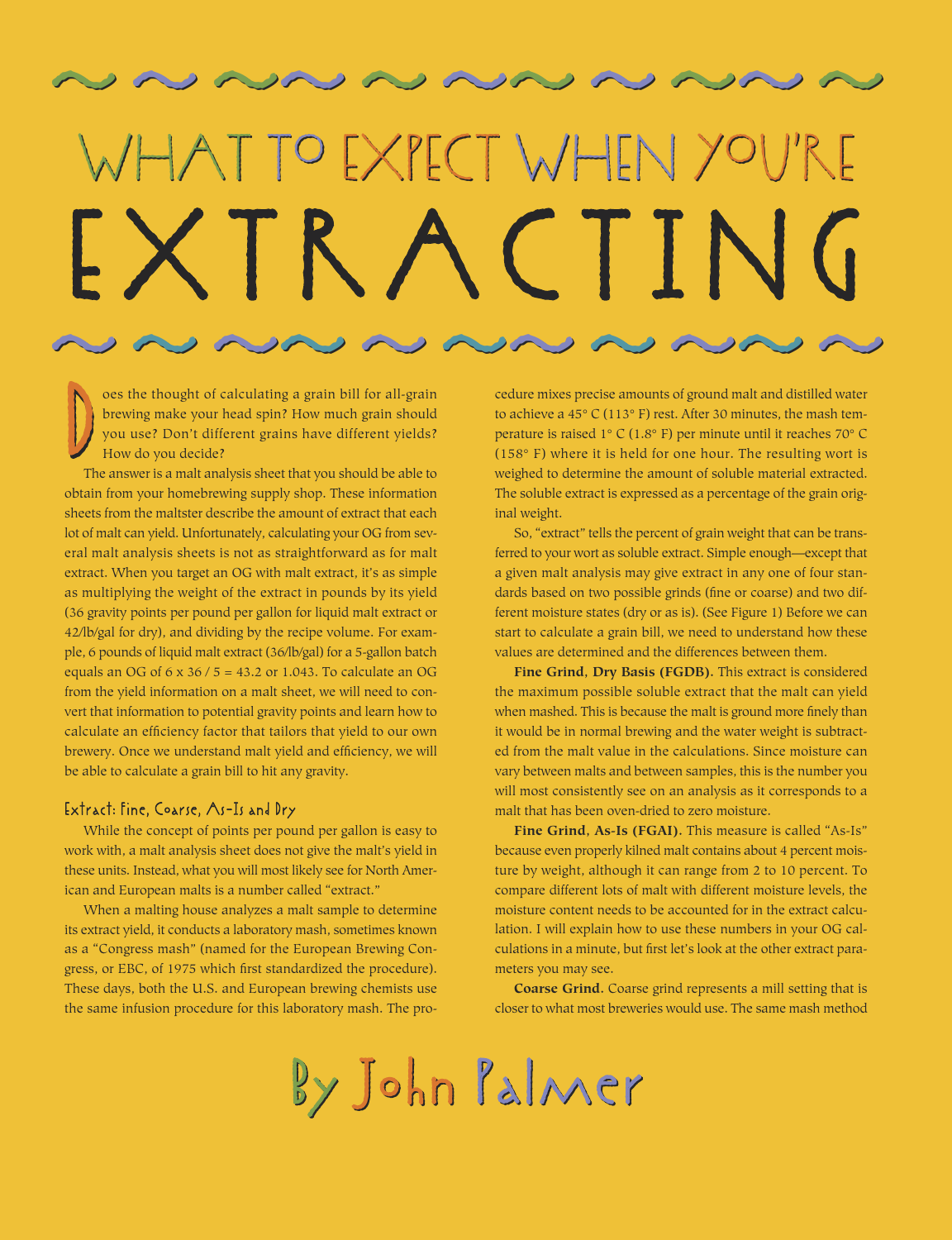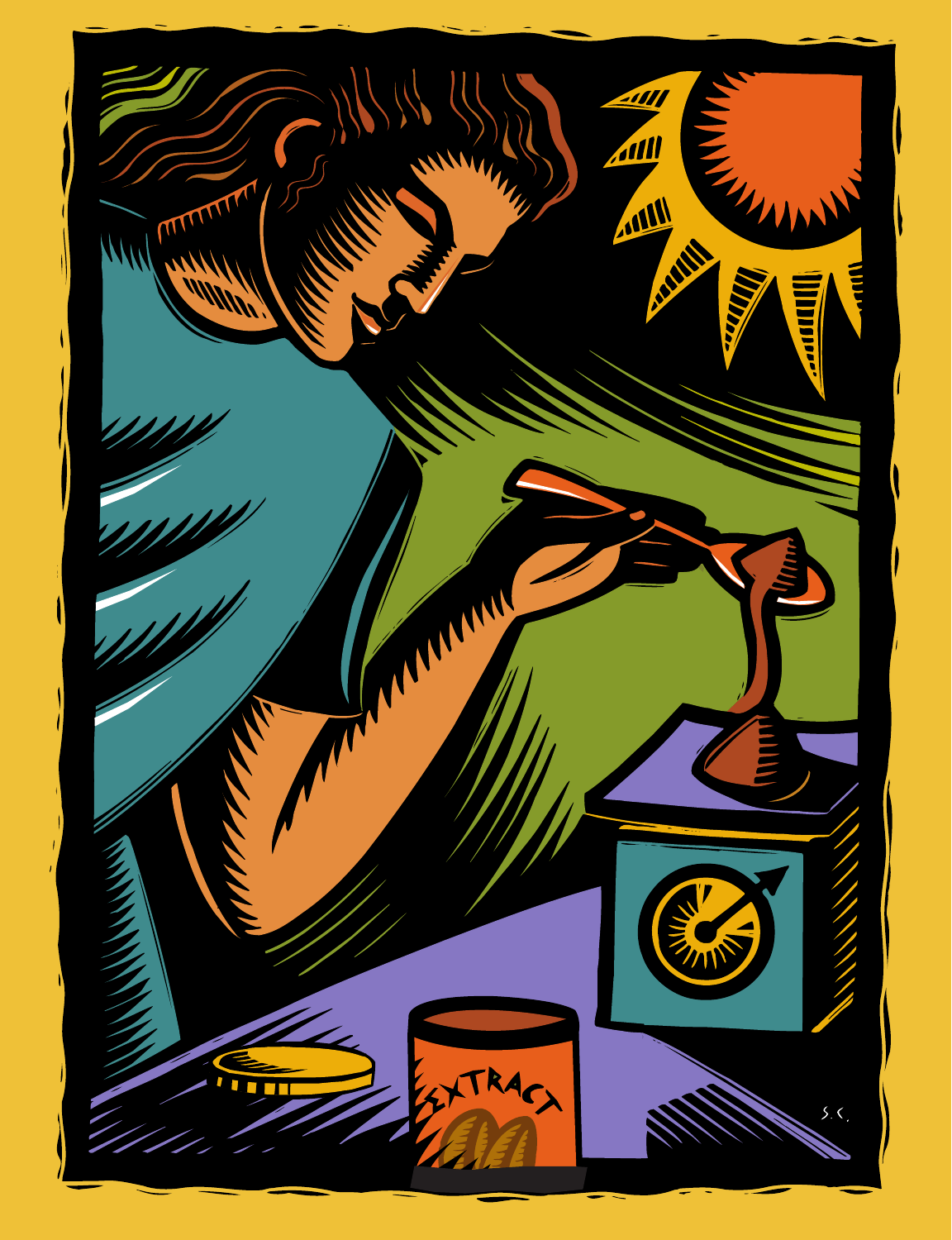is used to determine a coarse grind, as-is (CGAI) extract and the moisture is measured separately to calculate the dry basis value. Most brewers consider the CGAI a more realistic number for gauging the extract potential of a malt, but it's still a laboratory value that very few professional breweries could attain in practice.

Coarse grind extract is not measured for most specialty malts due to the extra time and difficulty of filtering them (about two hours per sample). Since specialty malts usually represent only a small percentage of the grain bill, professional brewers are not as concerned about the yield of these malts.

As a result, the standard parameter of FGDB is the value that is determined for specialty malts like caramel, chocolate and roast.

**Fine/Coarse Difference.** The F/C Difference value is simply the percent difference between the fine and coarse grind extract numbers. This value allows the brewer to quickly convert between the two parameters. For example, looking at the numbers for Munich malt in Table 1, the percent extract for coarse grind, dry basis, is 1.1 percent less than the percent extract fine grind, dry basis, as indicated. The F/C Difference also serves as an indicator of malt modification, although the soluble/total protein ratio is most often used. (See sidebar)

#### **Hot Water Extract (HWE).**

This parameter may be seen on malt analysis from the UK, where they utilize a single temperature infusion mash method that differs from the ASBC and EBC Congress mash methods. HWE (As-Is) is measured as liter-degrees/kilogram, and as a unit, it is equivalent to points/lb/gal (gallondegrees/pound) when the metric conversion factors for volume and weight are applied. (Combined Factor: HWE = 8.345 x points/lb/gal). However, the grind/mash procedures for HWE and percent extract differ enough that the measurements are not actually equivalent, even though they are close. The best analogy I can think of is trying to compare the power ratings of a race car to a farm tractor—power is power, but the way

it is expressed and utilized is different. That being said, if you get a malt sheet for Pale Ale malt with an HWE (As-Is) of 308 liter°/kg, the conversion of that number by 8.345 to 37 points/lb/gal is close enough for homebrewing purposes.

#### Converting Extract to Points Per Pound Per Gallon

In a Congress mash, each grain will yield a maximum amount of fermentable and non-fermentable sugars that is referred to as its percent extract or maximum yield. This number typically ranges from 60 to



80 percent by weight, with some wheat malts hitting as high as 85 percent. For example, 80 percent extract means that 80 percent of the malt's weight is soluble in the laboratory mash. (The other 20 percent represents the husk and insoluble material.) In the real world, homebrewers will never hit this target, but it is useful for comparison.

The reference for comparison is pure sugar (sucrose) because it yields 100 percent of its weight as soluble extract when dissolved in water. One pound of sugar will yield a specific gravity of 1.046 when dissolved in 1 gallon of water. To calculate the maximum yield for the malts and other adjuncts, the extract for each is multiplied by the reference number for sucrose: 46 points/pound/gallon (points/lb/gal).

For example, let's look at the 2 Row Lager Malt in Table 1. This base malt has an FGDB of 81.7 percent. So, if we know that sugar will yield 100 percent of its weight as soluble sugar and that it raises the gravity of

> the wort by 46 points/lb/gal, then the maximum increase in gravity we can expect from this malt, at 81.7 percent soluble extract, is 81.7 percent of 46 or 37 points/lb/gal.

The extract data for several malts are listed in Table 1. You may be wondering how useful the maximum yield number of a malt can be if you can never expect to hit it. The answer is to apply an efficiency factor to the maximum yield and derive a number we will usually achieve—a typical yield.

#### Extract Efficiency and Typical Yield

The maximum yield is just that, a value you might get if all the mash variables (e.g. pH, temperature, time, viscosity, grind, phase of the moon, etc.) lined up and 100 percent of the

starches were converted to sugars. But even commercial brewers don't get that value from their mashes. Most brewers will approach 80 to 90 percent of the maximum yield (i.e., 90 percent of a malt's extract of 81.7 percent). This percentage is referred to as a brewer's extract efficiency and is the ratio of his yield to the malt's maximum yield (FGAI). Every brewery is unique and your extract efficien-

## Figure 1: Four Methods for Extract Representation

| never the this target, but it is usefurnor<br>comparison. |                  | to the man <i>s</i> maximum yield (I GAT). EVEry<br>brewery is unique and your extract efficien- |                         |  |  |
|-----------------------------------------------------------|------------------|--------------------------------------------------------------------------------------------------|-------------------------|--|--|
| <u> Figure 1: Four Methods for Extract Representation</u> |                  |                                                                                                  |                         |  |  |
|                                                           | <b>Dry Basis</b> | As-Is                                                                                            | LUSTRATIONS © 2002 ARTY |  |  |
|                                                           |                  |                                                                                                  |                         |  |  |
| <b>Fine Grind</b>                                         | Fine-grind, dry  | Fine-grind, as is                                                                                |                         |  |  |

2 2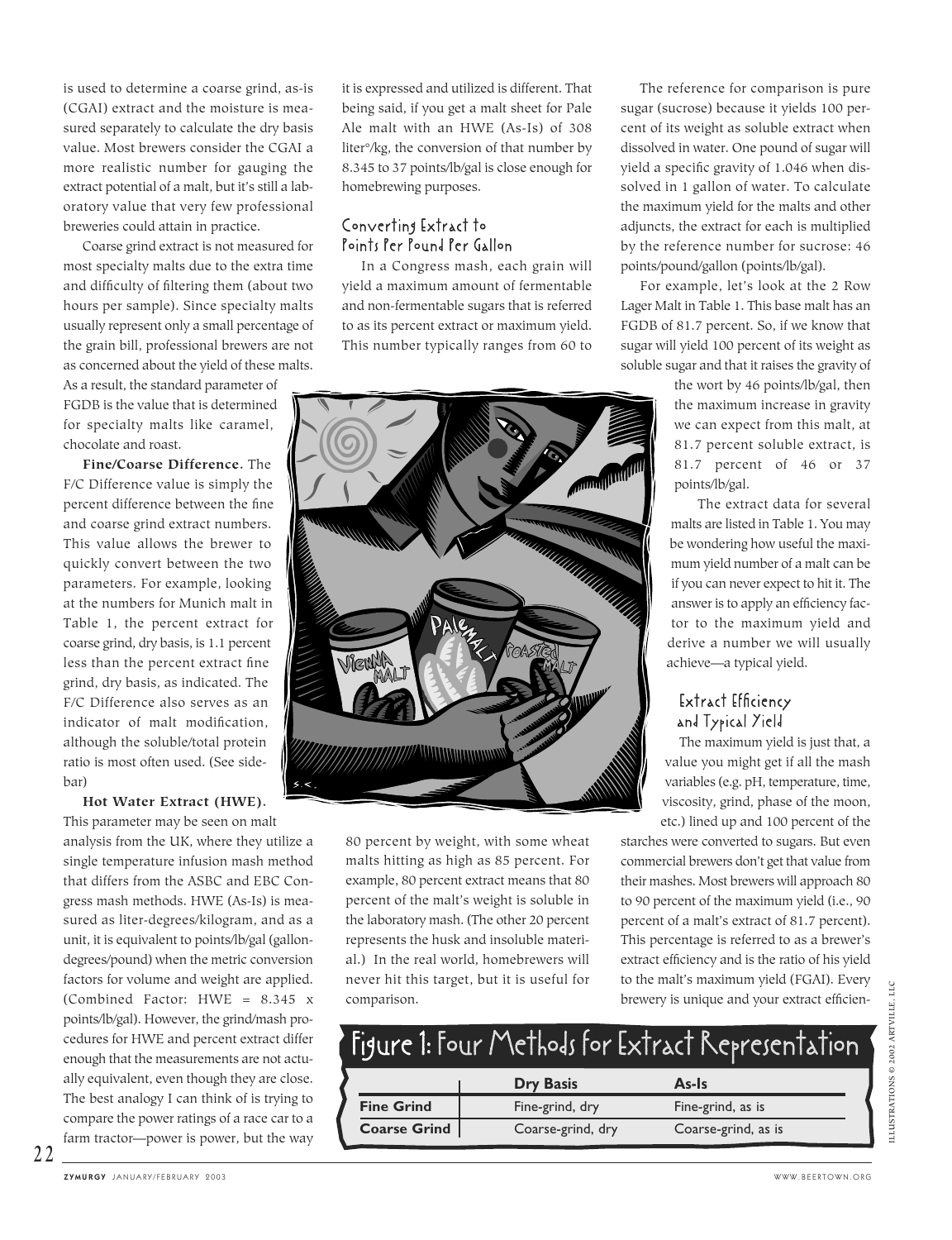# Table 1: Extract Analysis for Several Malts

The percentage of soluble extract by weight is given for several common malts with the equivalent value in *points/pound/gallon (i.e., gallon•degrees/pound) given in parentheses.*

| <b>Parameter</b>                                           | 2 Row<br><b>Lager Malt</b> | 2 Row<br><b>Pale Ale</b> | <b>Munich</b><br>Malt | <b>Caramel</b><br>15 | <b>Caramel</b><br>75 | <b>Chocolate</b><br>Malt | <b>Roast</b><br><b>Barley</b> |
|------------------------------------------------------------|----------------------------|--------------------------|-----------------------|----------------------|----------------------|--------------------------|-------------------------------|
| % Moisture                                                 | 4.4                        | 3.9                      | 4.0                   | 7.9                  | 4.8                  | 3.5                      | 3.3                           |
| % Extract, Fine<br>Grind, As-Is (pts/<br>Ib/gal As-Is)     | 78.1 (36)                  | 79.3 (37)                | 78.7 (36)             | 73.3 (34)            | 75.7 (35)            | 74.3 (34)                | 64.5 (30)                     |
| % Extract, Fine<br>Grind, Dry Basis<br>(points/lb/gal Dry) | 81.7 (38)                  | 82.5 (38)                | 82 (38)               | 79.6 (37)            | 79.5 (37)            | 77 (36)                  | 66.7(31)                      |
| % Extract, Coarse<br>Grind, As-Is                          | 77.1                       | 78.5                     | 77.6                  |                      |                      |                          |                               |
| % Extract, Coarse<br>Grind, Dry Basis                      | 80.6                       | 81.7                     | 80.9                  |                      |                      |                          |                               |
| F/C Difference                                             | 1.1                        | 0.8                      | $  \cdot  $           |                      |                      |                          |                               |
| As-Is points/lb/gal<br>at 80% Efficiency                   | 29                         | 29                       | 29                    | 27                   | 28                   | 27                       | 24                            |
| Dry Basis points/lb/<br>gal at 80% Efficiency              | 30                         | 30                       | 30                    | 29                   | 29                   | 28                       | 25                            |
|                                                            |                            |                          |                       |                      |                      |                          |                               |

cy is dependent on your methods and equipment. I will show you how to calculate your efficiency in the next section.

In Table 1, we will assume an extract efficiency of 80 percent, which is considered good for homebrewers. A few points less yield (i.e. 75 percent efficiency) is still considered to be good extraction. A large commercial brewery would see the 5 percent reduction as significant because they are using thousands of pounds of grain a day. For a homebrewer, adding 5 percent more grain per batch to make up for the difference in extraction is a pittance. The last two lines of the table list the As-Is and Dry Basis points/lb/gal at 80 percent efficiency. The asis value, which accounts for moisture, is preferred for estimating your yield, but it may not always be listed on an analysis. You can estimate the as-is value from the dry basis and percent moisture numbers on the malt analysis. If your extract efficiency is high, (near 90 percent), then you can figure on losing 1 point/lb/gal for every 3 percent moisture; if your efficiency is lower (about 75 percent), then you will lose 1 point/lb/gal about every 4 percent.

#### Calculating Your Efficiency

There are two different gravities that matter to a brewer. One is the extraction or boil gravity (BG), and the other is the post-boil or original gravity (OG). Most of the time, people refer to the OG because it determines the strength of the beer. When brewers plan recipes, they think in terms of the OG, which assumes that the wort volume is the final size of the batch, e.g. 5 gallons.

But when it comes to the extract efficiency, we want to think in terms of the boil gravity because that volume and gravity of wort is our actual yield. When all-grain homebrewers get together to brag about their brewing prowess or equipment and they say something like, "I got 30 (points/lb/gal) from my mash schedule," they are referring to their yield in terms of the amount of wort they collected.

You should realize that the total amount of sugar is constant, but the concentration (i.e. gravity) changes depending on the volume. To understand this, let's look at the unit of points/pound/gallon. This is a unit of concentration, so the unit is always expressed in reference to 1 gallon ("per gallon"). Another way of writing this unit is gallon-degrees/pound. When mashing, you are collecting "x" gallons of wort that has a gravity of "1.0yy" that was produced from "z" pounds of malt. To calculate your mash extraction in terms of points/lb/gal, you need to multiply the number of gallons of wort you collected by its gravity and divide that by the amount of malt that was used. This will give you the gravity (gallondegrees) per pound of malt used. Let's look at an example.

## Grainbill for Palmer's Short Stout

- **(Yield = 6 gallons of 1.038 wort)**
- **6.5 lb of 2 Row**
- **0.5 lb of Caramel 15**
- **0.5 lb of Caramel 75**
- **0.5 lb of Chocolate Malt**
- **0.5 lb of Roast Barley**

#### **(8.5 lb total grain bill)**

For our example batch, we will assume that 8.5 pounds of malt was mashed to produce 6 gallons of wort that yielded a gravity of 1.038. The brewer's total sugar extraction for this batch would be 6 gallons

2 3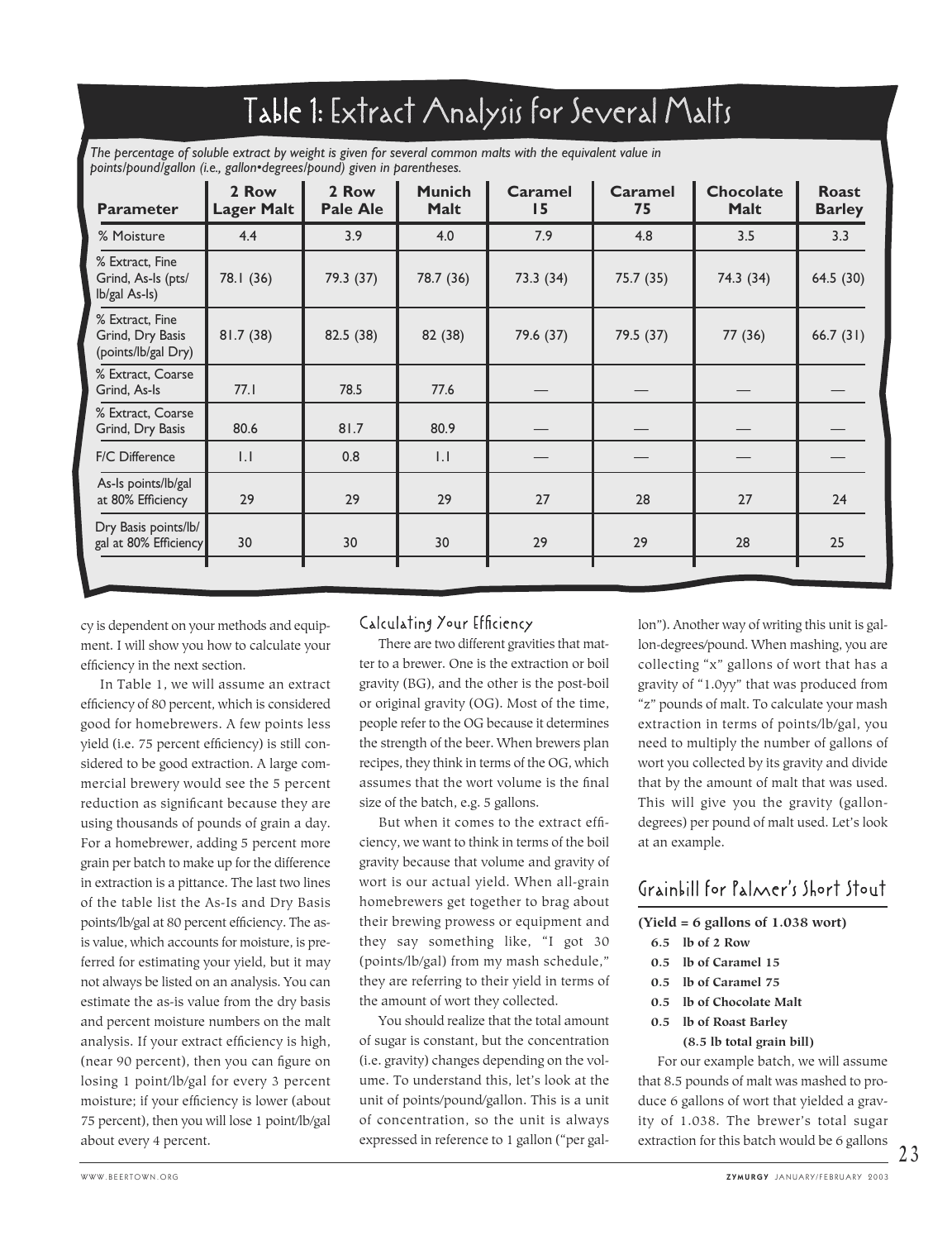## Figure 2: Calculation of Potential Beer Gravity from Malt Bill

| 0.5 lb of Chocolate Malt $\ldots \ldots \ldots \ldots \ldots \ldots 34 \times 0.5 / 6 = 2.8$ |  |
|----------------------------------------------------------------------------------------------|--|
| 0.5 lb of Roast Barley 30 x 0.5 / 6 = 2.5                                                    |  |
| Maximum Yield (As-Is) 50 points or 1.050                                                     |  |

## Table 2: Converting Malt Analysis Values to Practical Recipe Yields

*The first column gives percent extract numbers as you might find them on a malt analysis in any of the four forms: fine grind/dry to coarse grind/as-is. The second column gives the equivalent points/lb/gal assuming 100 percent efficiency of extraction during brewing. The remaining columns tell the points/lb/gal assuming various different practical extraction efficiencies during brewing.*

| % Extract from<br>malt analysis<br>(by any of the<br>four methods) | 100%<br><b>Efficiency</b><br>points/lb/gal | 85%<br><b>Efficiency</b><br>points/lb/gal | 80%<br><b>Efficiency</b><br>points/lb/gal | 75%<br><b>Efficiency</b><br>points/lb/gal |
|--------------------------------------------------------------------|--------------------------------------------|-------------------------------------------|-------------------------------------------|-------------------------------------------|
| 85                                                                 | 39                                         | 33                                        | 31                                        | 29                                        |
| 84                                                                 | 39                                         | 33                                        | 31                                        | 29                                        |
| 83                                                                 | 38                                         | 33                                        | 31                                        | 29                                        |
| 82                                                                 | 38                                         | 32                                        | 30                                        | 28                                        |
| 8 <sub>1</sub>                                                     | 37                                         | $\overline{32}$                           | 30                                        | 28                                        |
| 80                                                                 | 37                                         | 31                                        | 30                                        | 28                                        |
| 79                                                                 | 36                                         | 31                                        | 29                                        | 27                                        |
| 78                                                                 | 36                                         | $\overline{31}$                           | 29                                        | 27                                        |
| 77                                                                 | 36                                         | 30                                        | 28                                        | 27                                        |
| 76                                                                 | 35                                         | 30                                        | 28                                        | 26                                        |
| 75                                                                 | 35                                         | 29                                        | 28                                        | 26                                        |
| 74                                                                 | 34                                         | 29                                        | 27                                        | 26                                        |
| $\overline{73}$                                                    | 34                                         | 29                                        | $\overline{27}$                           | 25                                        |
| 72                                                                 | 33                                         | 28                                        | 27                                        | 25                                        |
| 71                                                                 | 33                                         | 28                                        | 26                                        | 25                                        |
| 70                                                                 | 32                                         | 27                                        | 26                                        | 24                                        |
| 69                                                                 | 32                                         | 27                                        | 26                                        | 24                                        |
| 68                                                                 | 31                                         | 27                                        | 25                                        | 24                                        |
| 67                                                                 | 31                                         | 26                                        | 25                                        | 23                                        |
| 66                                                                 | 30                                         | 26                                        | 24                                        | 23                                        |
| 65                                                                 | 30                                         | 26                                        | 24                                        | 23                                        |
| 64                                                                 | 30                                         | 25                                        | 24                                        | 22                                        |
| 63                                                                 | 29                                         | 25                                        | 23                                        | 22                                        |
| 62                                                                 | 29                                         | 24                                        | 23                                        | 21                                        |
| 61                                                                 | 28                                         | 24                                        | 2 <sub>3</sub>                            | 21                                        |
| 60                                                                 | 28                                         | 24                                        | 22                                        | 21                                        |
|                                                                    |                                            |                                           |                                           |                                           |

multiplied by 38 points/gallon = 228 points. Dividing the total points by the pounds of malt gives us our mash extraction in points/pound e.g.  $228/8.5 = 27$ points/lb/gal. Comparing these numbers to lager malt's maximum 36 points/lb/gal (asis) gives us a good approximation of our mash efficiency: 27/36 = 75 percent.

If we look at the maximum points/lb/gal asis numbers from Table 1 for each of the recipe's malts, we can calculate our actual mash efficiency (See Figure 2):

In this case, our mash extraction of 1.038 means our actual efficiency was 38/50 = 76 percent. Table 2 lists the conversions of percent extract to points/lb/gal for efficiencies of 75, 80, 85 and 100 percent.

#### Planning Malt Quantities for a Recipe

We use the efficiency concept in reverse when designing a recipe to achieve a targeted OG. Here the question is: "How much malt do we need to produce five gallons of 1.050 wort?" To find out, let's go back to our Short Stout example.

1. First, we need to assume a brewing efficiency (let's say 80 percent) for our primary malt, which has a CGAI extract of 78 percent. Now we can calculate an anticipated yield.

#### *78 percent x 80 percent x 46 (points/lb/gal/100 percent sucrose) = 28.7 points/lb/gal*

2. Then we multiply the target gravity (50) by the recipe volume (5) to get the total amount of sugar the recipe will require:

#### *5 gal x 50 points = 250 lb-pts.*

3. Dividing the total points by our anticipated yield (28.7 points/lb/gal) gives the pounds of malt required:

#### *250 / 28.7 = 8.7 pounds. (We'll call it 9 pounds.)*

4. So, 9 pounds of malt will give us our target OG in 5 gallons. Using the malt values for 80 percent efficiency in Table 1, we can figure out how much of each malt to use to make up our recipe. You can build a grainbill "top-down" or "bottom-up" meaning that you can plan the bulk of your

2 4